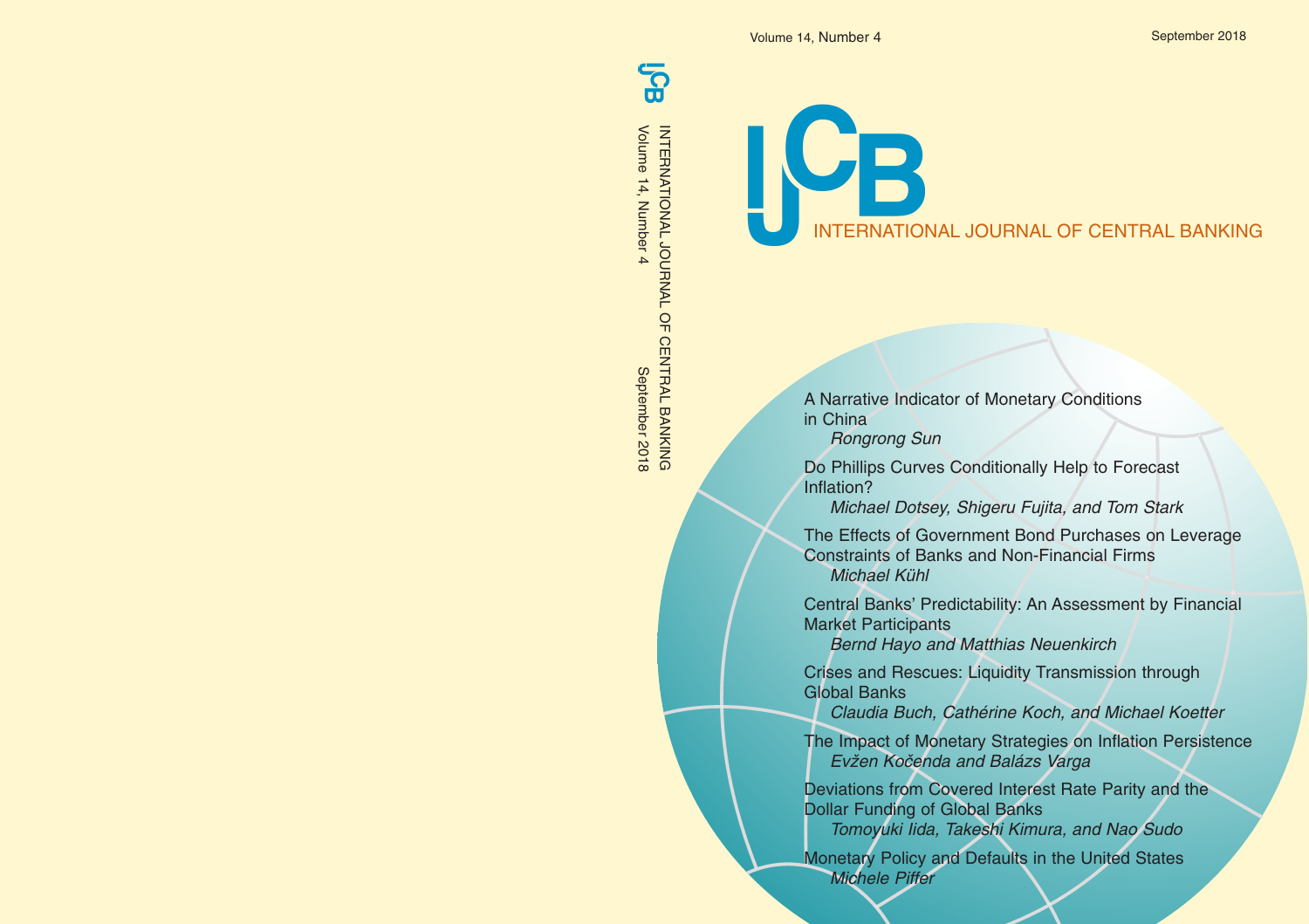# International Journal of Central Banking

| Volume 14, Number 4                                                                                                                   | September 2018 |
|---------------------------------------------------------------------------------------------------------------------------------------|----------------|
| A Narrative Indicator of Monetary Conditions in China<br>Rongrong Sun                                                                 | 1              |
| Do Phillips Curves Conditionally Help to Forecast Inflation?<br>Michael Dotsey, Shigeru Fujita, and Tom Stark                         | 43             |
| The Effects of Government Bond Purchases on Leverage Constraints of<br>Banks and Non-Financial Firms<br>Michael Kühl                  | 93             |
| Central Banks' Predictability: An Assessment by Financial Market<br>Participants<br>Bernd Hayo and Matthias Neuenkirch                | 163            |
| Crises and Rescues: Liquidity Transmission through Global Banks<br>Claudia Buch, Cathérine Koch, and Michael Koetter                  | 187            |
| The Impact of Monetary Strategies on Inflation Persistence<br>Evžen Kočenda and Balázs Varga                                          | 229            |
| Deviations from Covered Interest Rate Parity and the Dollar Funding<br>of Global Banks<br>Tomoyuki Iida, Takeshi Kimura, and Nao Sudo | 275            |
| Monetary Policy and Defaults in the United States<br>Michele Piffer                                                                   | 327            |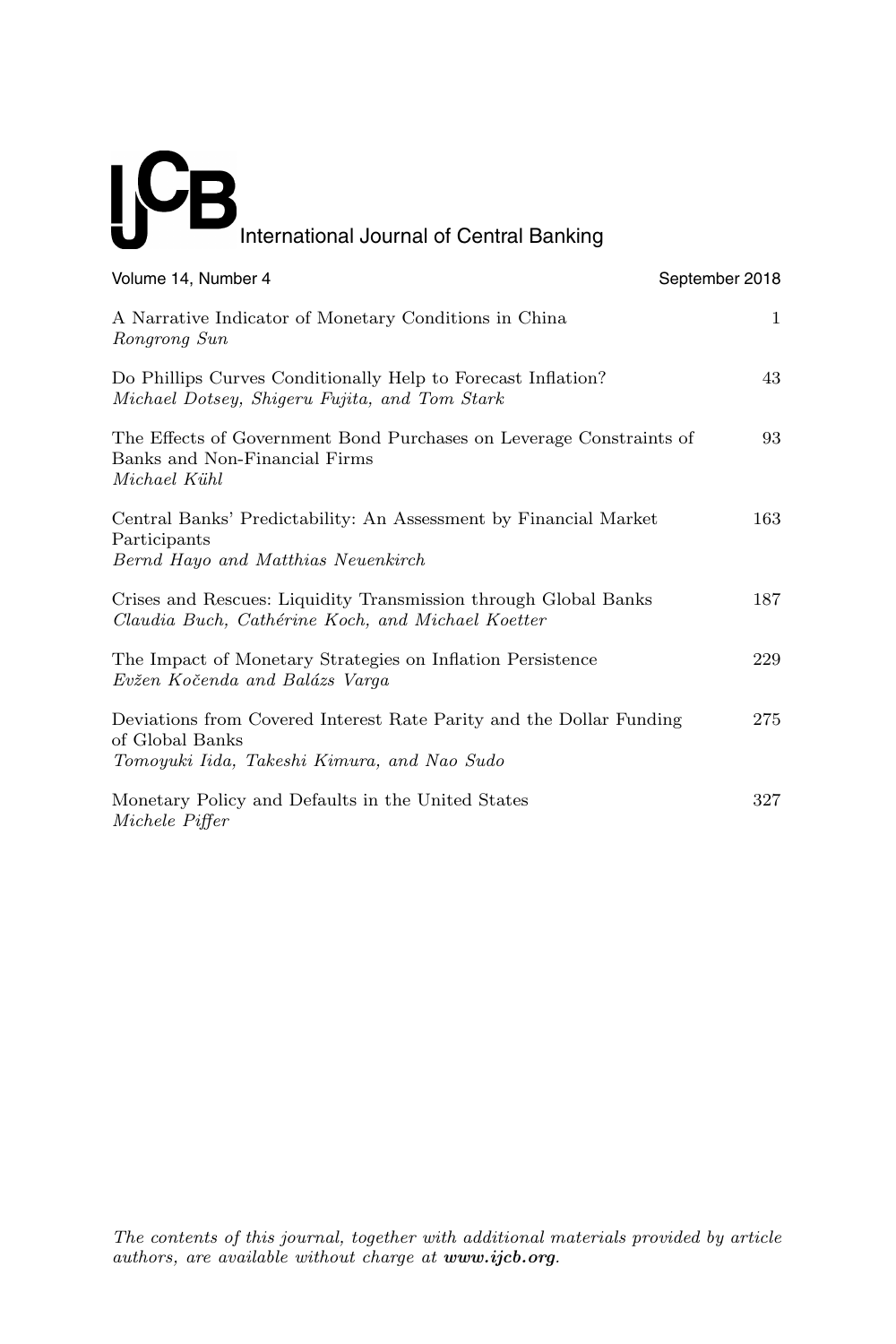Copyright  $\odot$  2018 by the Association of the International Journal of Central Banking. All rights reserved. Brief excerpts may be reproduced or translated provided the source is cited. Consult www.ijcb.org for further information.

The International Journal of Central Banking is published quarterly (ISSN: 1815-4654). Online access to the publication is available free of charge at **www.ijcb.org**. Individual print subscriptions are available. Orders may be placed by phone (001 216 579 3125), via fax (001 216 579 2886), or by e-mail (editor@ijcb.org).

Renewals, claims, address changes, and requests for permission to reprint material from this journal should be addressed to:

International Journal of Central Banking Executive Office Department Federal Reserve Bank of Cleveland P.O. Box 6387 Cleveland, OH 44101-1387 USA

Phone: 001 216 579 3125 Fax: 001 216 579 2886 E-mail: editor@ijcb.org

The views expressed in this journal do not necessarily represent the views of the Association of the International Journal of Central Banking or any of its members.